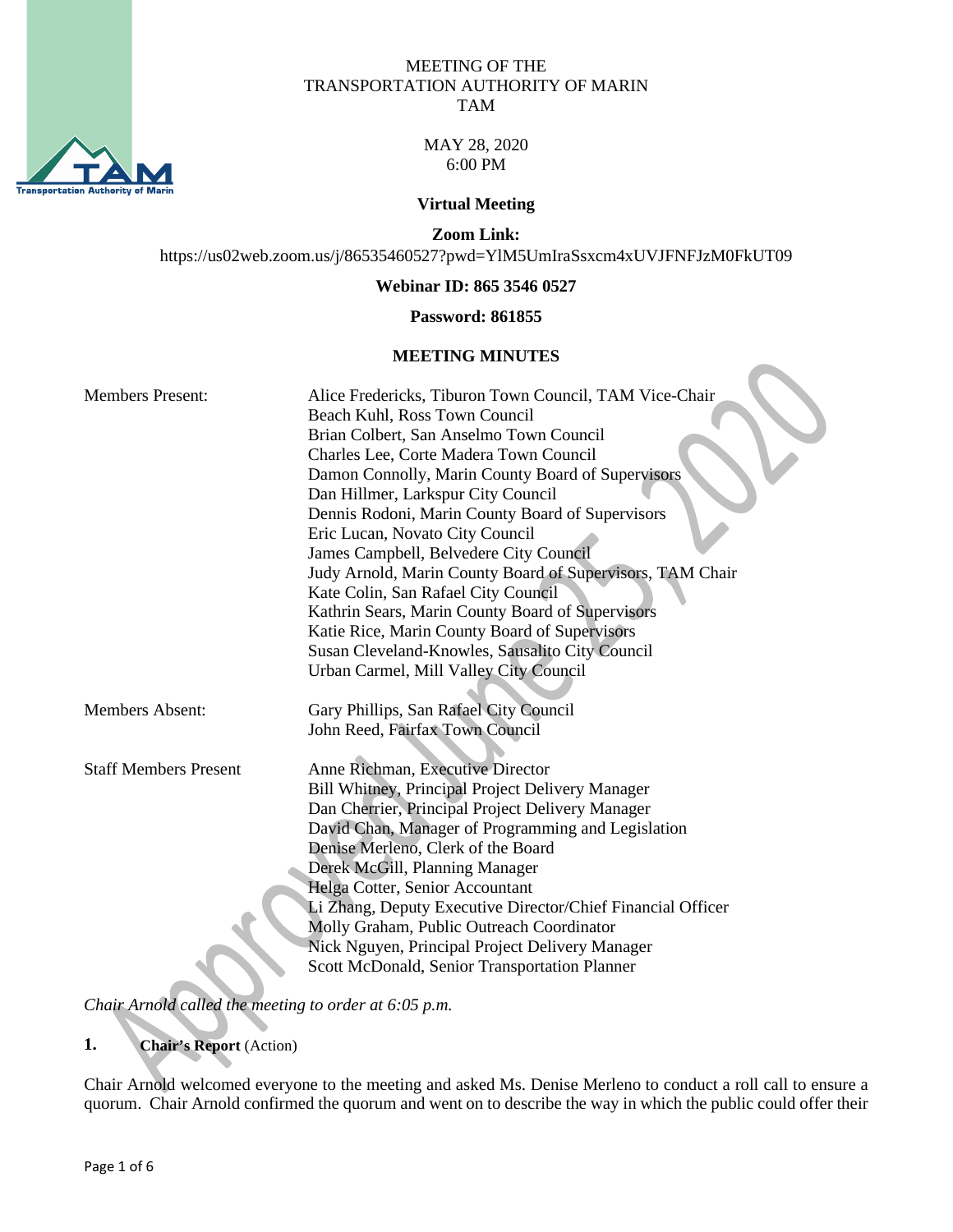comment throughout the meeting. She asked that Executive Director (ED) Anne Richman issue an oath of office to Charles Lee, the new TAM Commissioner representing the Town of Corte Madera.

a. Appointment to the TAM Executive Committee (Action)

Commissioner Sears moved to appoint TAM Commissioner Susan Cleveland-Knowles to fill the vacancy on the TAM Funding, Programs and Legislation (FPL) Executive Committee which was seconded by Vice-Chair Fredericks. A roll call was conducted, and the motion passed unanimously.

*Item 5 was taken out of order*.

## **5. Open Time for Public Expression**

Tarrell Kullaway, the Executive Director of the Marin County Bicycle Coalition, encouraged the exploration of alternative street usage and reconfiguration to create more space for everyone to recreate and for safe routes for those on traveling on foot or bike. She asked everyone to read the National Association of City Transportation Officials' (NACTO) Streets for Pandemic Relief and Recovery for ideas on how to accomplish this.

## **2. Commissioner Matters Not on the Agenda** (Discussion)

None.

## **3. Executive Director's Report** (Discussion)

ED Richman reported on her participation on the Marin Recovers Transportation Task Force as part of the Marin Industry Advisors initiative. She stated that the Sir Francis Drake Blvd Rehabilitation Project construction is scheduled to begin in early June, the North-South Greenway Northern Segment will be advertised in June with bid results announced in late July, and that construction is underway to build a two-way protected bicycle path on the flyover off-ramp from I-580 to Andersen Drive and Sir Francis Drake Blvd. ED Richman reported that the US101- I580 Direct Connector Stakeholder Working Group will meet twice over the summer and that staff is working to confirm those dates. Regarding the Safe Routes to Schools (SR2S) program, she stated that a SR2S web page has been created to provide the latest program information on the program. She reported that the City of San Rafael has nominated two additional locations for designation as Priority Development Areas (PDAs) and is seeking input from the public on the matter. ED Richman noted that electric vehicle (EV) infrastructure is growing with the recent installation of 22 charging heads at the County's Los Gamos campus and that the City of Novato just added two ebikes to their police force fleet. She noted that the Bay Area Toll Authority (BATA) has suspended, temporarily, congestion pricing on the Bay Bridge. She finalized her report by commenting that Metropolitan Transportation Commission (MTC) nominated the final segment, B7, of the Marin Sonoma Narrows (MSN) Project as a regional priority project for submittal to the SB1 Solutions for Congested Corridors funding.

## **4. Commissioner Reports** (Discussion)

a. MTC Report – Commissioner Connolly

Commissioner Connolly expressed his excitement on the nomination of the MSN B7 project for SB1 funding. He updated the group on a Blue Ribbon Task Force whose members were appointed by MTC and who will recommend how the second tranche of transit funding under the CARES (Coronavirus Aid, Relief, and Economic Security) Act will be distributed by the latter part of July, as well as look at long-term issues regarding the future of transit. He reported that a decision was made to table the ballot measure for regional affordable housing for the November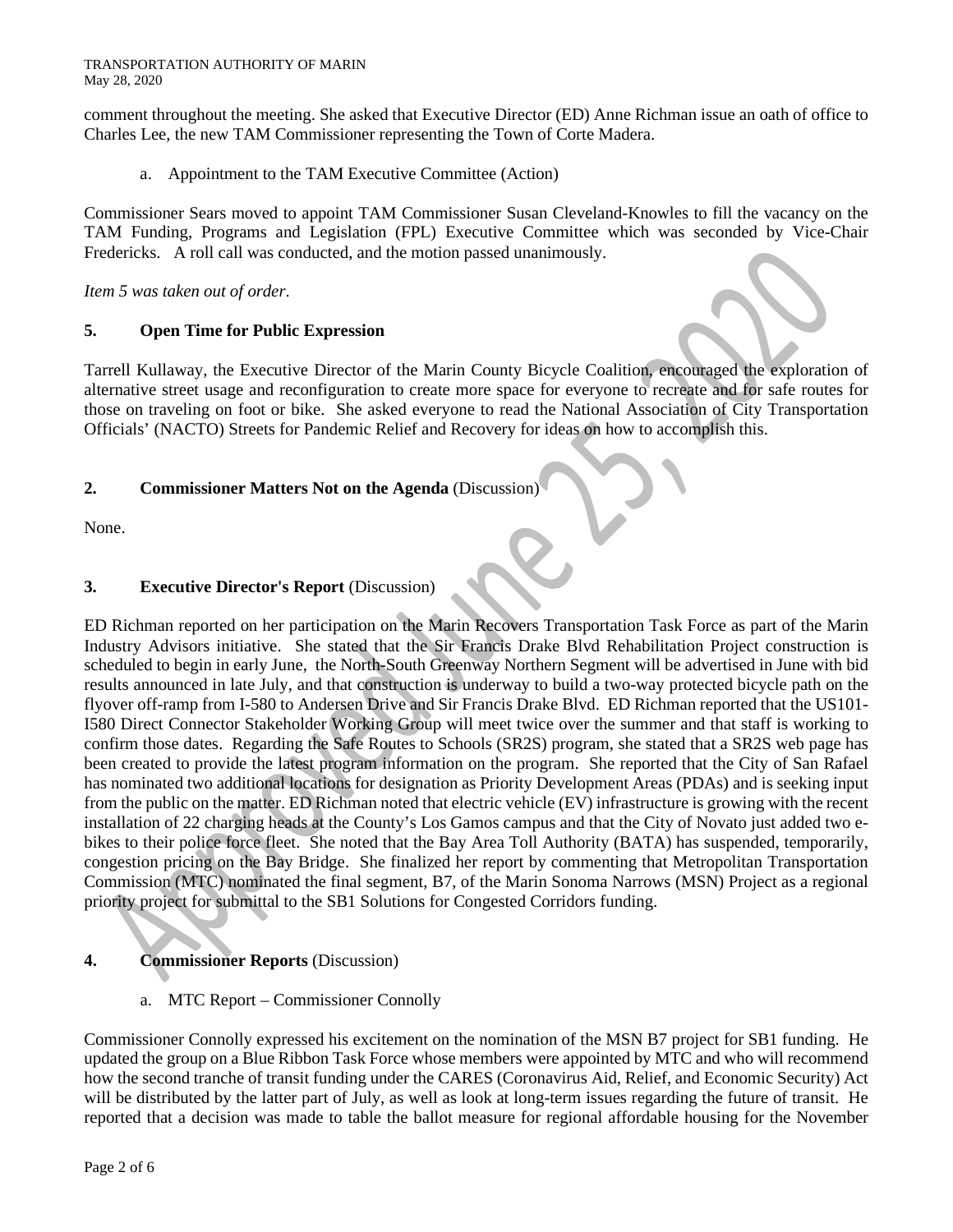#### TRANSPORTATION AUTHORITY OF MARIN May 28, 2020

ballot as allowed under AB 1487 but that a decision on the viability of the Bay Area Housing Finance Authority as a resource will be determined at the next MTC board meeting.

b. Marin Transit Report – Commissioner Rodoni

Commissioner Rodoni reported that Marin Transit received \$5.4 million from the CARES Act and is looking forward to receiving additional funding from the Act's second round of funding soon. He noted that ridership has dropped by 80 percent, from 10,000 to 1,900, but recently experienced a slight rebound. He stated that Marin Transit has expedited the replacement of some of its busses and shuttles using a joint purchasing agreement which resulted in a savings of more than \$230,000. He added that Measure AA/A funds were used to match federal funds to purchase the vehicles. He finalized his comments by stating that ABAG (Association of Bay Area Government) made the same decision as MTC and as reported by Commissioner Connolly, to discontinue efforts on an affordable housing bond measure.

c. SMART Report – Commissioner Lucan

Commissioner Lucan noted that SMART was pleased to continue providing service during the pandemic, although it is at a reduced level, the funding the agency will receive through the CARES Act, and a debriefing by the SMART Board of the failed Measure I which included a discussion on the process to determine the next steps the Agency needs to consider.

### **6. CONSENT CALENDAR** (Action)

- a. Approve TAM Board Meeting Minutes of April 23, 2020
- b. Authorize Contract Amendment with Moffatt & Nichol
- c. Program Cycle 3 Local Partnership Program (LPP) Formula Funds to TAM's Bellam Blvd Off-Ramp Project
- d. Program Suburban-Housing Incentive Pool (Sub-HIP) Funds

Chair Arnold asked if staff had received any public comment by e-mail and hearing that none had been received, she closed this item to public comment.

Commissioner Campbell moved to approve the Consent Calendar and was seconded by Commissioner Cleveland-Knowles. A roll call vote was conducted the motion passed unanimously.

### **7. Adopt Positions on State Legislative Bills** (Action)

ED Richman introduced Mr. Gus Khouri, President of Khouri Consulting, who presented this item which recommended that the TAM Board adopts positions on State Legislative bills as provided in the staff report.

Mr. Khouri provided a brief update on activities at the State level including the budget expected to be finalized for approval by the Legislature by June 15, the deficit created due to COVID-19 virus, an increase in the unemployment rate to 18 percent, the Governor's proposals to balance the budget, the impacts the deficit has on transportation including an anticipated shortfall of \$1.5 billion over several years, and that the MSN Project is a candidate for the SB1 Solutions for Congested Corridors funding.

Mr. Khouri then reviewed the state legislative bills and staff's recommendation for consideration by the TAM Board, including a support position for both SB 895 (Archuleta) and SB 1291 (Committee on Transportation).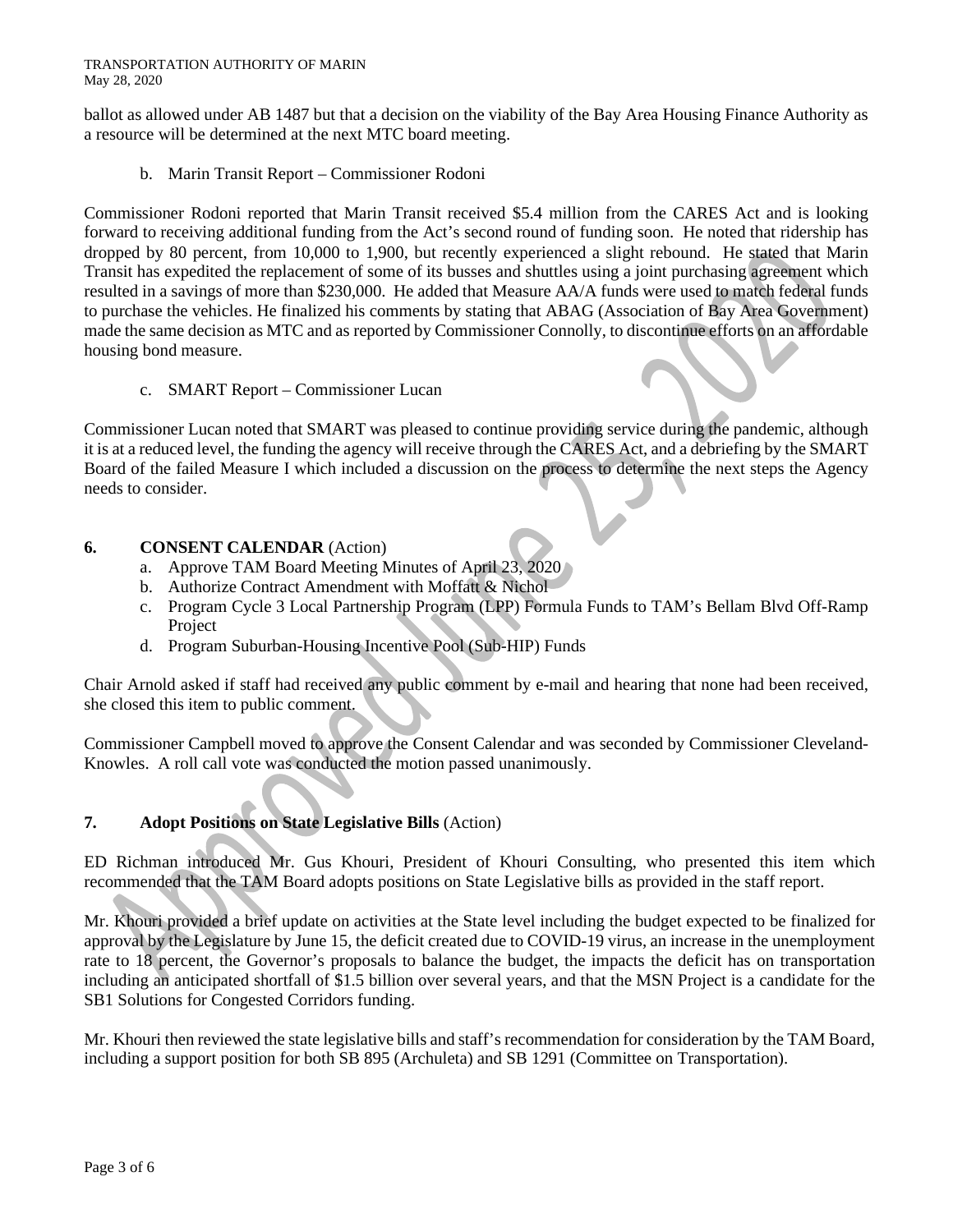In response to a question from Commissioner Carmel, Mr. Khouri confirmed that the 27 percent reduction in sales tax reduction was what was projected for the state for the upcoming fiscal year regardless of what TAM collects for the year.

Mr. Khouri stated that telecommuting, which has flourished during the shelter-in-place order, may affect revenues in the future due to the decrease in vehicle miles traveled. Commissioner Carmel asked if there was anything this body should be thinking about for the future, given the dire forecast for transportation revenues.

Chair Arnold asked if staff had received any public comment by e-mail and hearing that none had been received, she closed this item to public comment.

Commissioner Rice moved to adopt support positions for both State Legislative bills - SB 895 (Archuleta) and SB 1291 (Committee on Transportation) - provided in the staff report and was seconded by Commissioner Cleveland-Knowles. A roll call vote was conducted the motion passed unanimously.

*Commissioner Hillmer joined the meeting at 6:50 p.m.*

# **8. Authorize Agreement with Uber and Enter into MOU with Marin Transit** (Action)

ED Richman introduced TAM Planning Manager, Derek McGill, who presented the staff report which recommended that the TAM Board authorize the Executive Director to execute a two-year agreement with Uber Technologies, Inc. (Uber) for an amount not to exceed \$140,000 to provide first/last mile services to and from transit stations in Marin County and sign a Memorandum of Understanding (MOU) with Marin Transit to formalize an integrated, accessible on-demand transportation program.

ED Richman also introduced Marin Transit General Manager, Nancy Whelan, who was in attendance to provide her comments.

Ms. Whelan expressed that Marin Transit is pleased to be partnering with TAM on this mobility-on-demand project and that earlier in the month, the Marin Transit Board approved the agreement with Uber as well as the MOU that is before this body for approval this evening. She noted that this project will integrate TAM's first/last mile sharedride subsidy program with Marin Transit's Connect service and provides real-time transit options in one app which will provide users with a much more seamless experience. She added that this project allows Marin Transit to expand its program to service a 2.5-mile radius around all SMART stations.

Mr. McGill provided an overview of TAM's GetSMART first/last mile program and Marin Transit's Connect service, the Request for Proposals issued for mobility-on-demand software, the benefits of the software program, the service area and transit connections under consideration, and various features of the app.

Commissioner Cleveland-Knowles asked what the app is called and wondered what it will look like. Mr. McGill said that this software will be housed within the Uber app. She noted that Uber advertises on the transit app that she uses and cautioned that this Transportation Network Company (TNC) may actually funnel rides away from transit and to Uber.

Commissioner Cleveland-Knowles asked if the program extends beyond Larkspur and asked if there was a plan to extend it to southern Marin if pilot was successful. Mr. McGill stated that there could be an opportunity to expand the program but at this point, they are taking a conservative approach to not overextend the service that Marin Transit is able to provide.

Commissioner Cleveland-Knowles finalized her comments by suggesting that her City of Sausalito has great transit service but lacks the first/last mile component which keeps some residents from taking the bus. She asked staff to keep Sausalito in mind when it comes time to consider expansion of this service.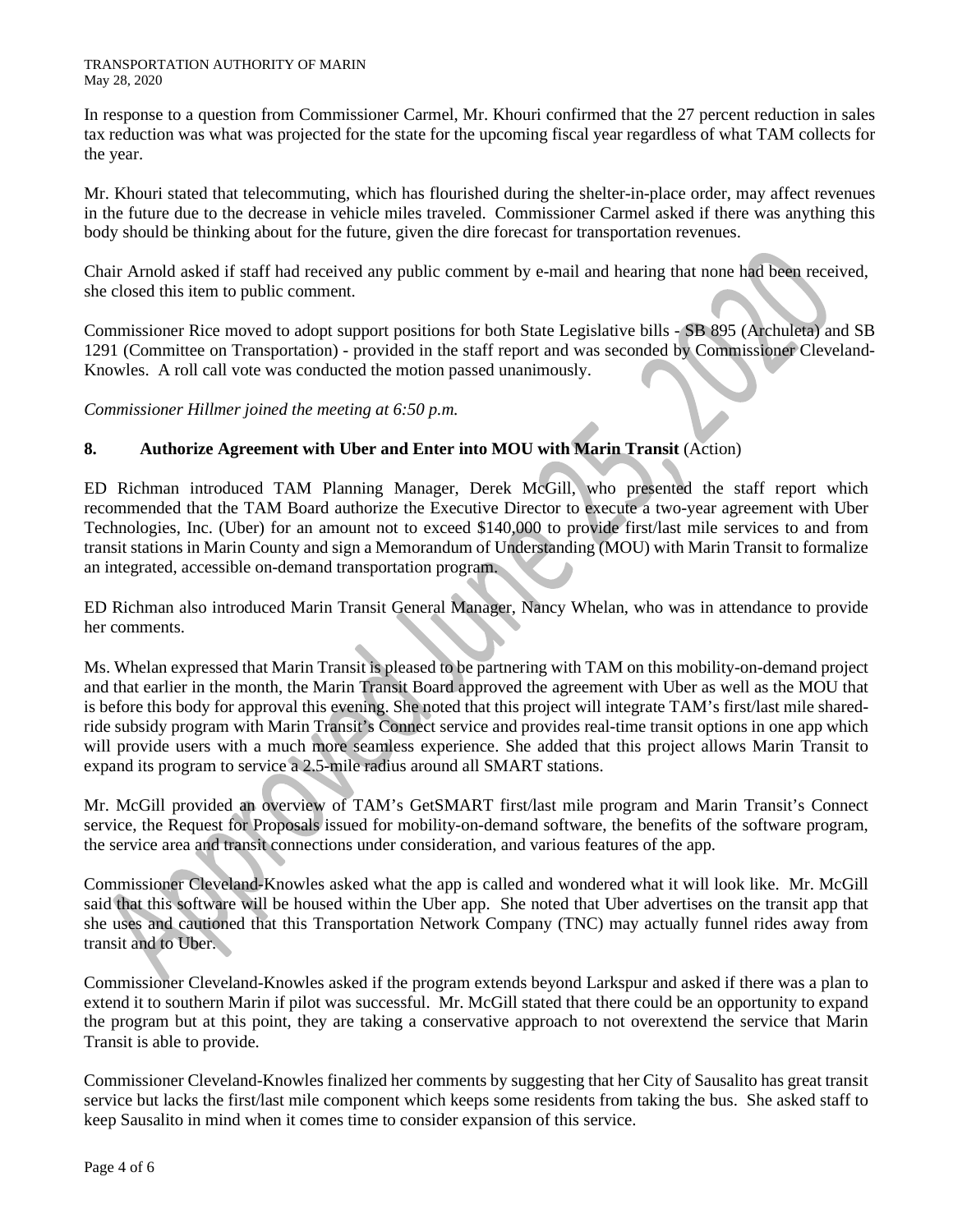Chair Arnold asked if staff had received any public comment by e-mail and hearing that none had been received, she closed this item to public comment.

Commissioner Carmel asked if Uber has been involved with other transit agencies in a similar program and Mr. McGill said that the TNC had worked in Des Moines, Iowa as well as a handful of other cities. He added that Marin Transit staff has performed due diligence to learn about the successes, best practices, and data management to measure the success of this two-year pilot program. However, he cautioned that the ramp-up of the program may be slower than expected given the current COVID-19 health crisis.

Commissioner Fredericks moved to recommend that The TAM Board authorize the Executive Director to execute a two-year agreement with Uber for an amount not to exceed \$140,000 to provide first/last mile services to and from transit stations in Marin County and sign a MOU with Marin Transit to formalize an integrated, accessible ondemand transportation program which was seconded by Commissioner Lucan. A roll call vote was conducted, and the motion was approved unanimously.

## **9. Review the Proposed TAM FY2020-21 Annual Budget and Release it for Public Comment** (Action)

ED Richman introduced Ms. Li Zhang, Deputy Executive Director/Chief Financial Officer, to present this item which recommended that the TAM Board reviews the Proposed TAM FY2020-21 Annual Budget and releases it for the required 30-day public comment period.

Ms. Zhang reviewed TAM's budget process, the \$27.5 million revenue estimate approved by the TAM Board in April, the unpredictability of the revenue for the upcoming year given the unprecedented times created by the COVID-19 crisis, staff's constant review and monitoring of the sales tax revenue as the county reopens, the sales tax reserve fund policy and usage of those funds if needed to keep critical projects and programs ongoing, potential economy recovery scenarios, Regional Measure 3 (RM3) litigation, City/County Congestion Management Agency (CMA) fee levels for FY2020-21, staff's plan to control operational costs for the upcoming fiscal year including foregoing a cost of living increase for staff and negotiating for lower office lease costs, and proposed revenues and expenditures for the upcoming year.

In response to a question from Commissioner Carmel, Ms. Zhang clarified that in the worst year of the last recession, TAM suffered a 15 percent reduction, equivalent to \$4 million today. The commissioner suggested that staff should look at TAM's activities and how a \$4 million decrease in revenue would affect those projects and programs.

Ms. Zhang stated that maintaining the \$27.5 million estimate is necessary because the local jurisdictions have planned on receiving a certain amount of funding and TAM has the ability to use reserve funds to ensure they will not have to cut their transportation projects/programs for the upcoming year.

Commissioner Rice was glad to see that staff was preparing various revenue scenarios and asked if Marin Transit's funding levels would be affected. Ms. Zhang stated that staff has included Marin Transit throughout this discussion and by maintaining the current revenue estimate, Marin Transit can have reliable funding level for the upcoming year.

Commissioner Rice asked about TAM's reserve policy expending funds in this category which Ms. Zhang reviewed. She added that the reserve fund provides a safety net to funding recipients if the economy does not recover next year.

Commissioner Sears requested that staff provide scenarios for planning forward since she has a fairly good idea what next year will look like but that subsequent years are unsure. Ms. Zhang noted that the Strategic Plan will be presented at upcoming meetings and that it has scenarios for the next five years and beyond.